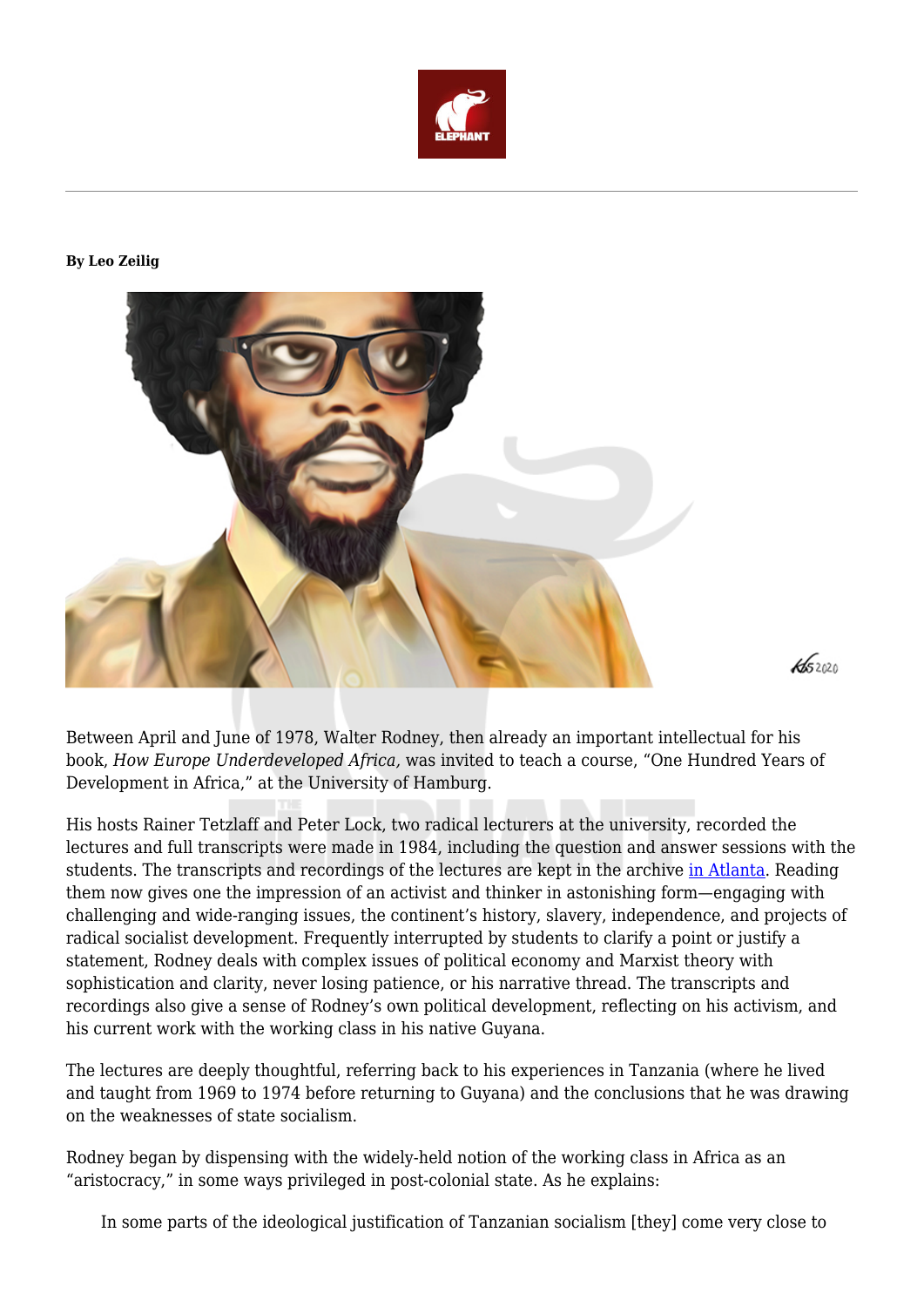saying that the worker is an exploiter of the peasantry, that the workers are part of the exploiting classes. Even though the workers earn minimum wage, even though the workers in the towns and in the countryside were in the vanguard of the struggle against colonialism.

These may seem like obvious arguments to us today, but they were not at the time. The Algerian revolutionary Frantz Fanon had made the point in 1961 that the colonial working class was one of the major beneficiaries of the settler state. In 1978 Rodney argued that this argument was now being advanced by the "petit bourgeoisie… who were trying to disseminate this idea that workers exploit the countryside." According to Rodney, this was a self-serving point that could be used against wages claims and demands "for a larger share of the surplus which they produce." These were not abstract arguments in an academic discussion, but justifications made in the organization of the Tanzanian state (and "socialist" and "capitalist" states across the continent). Julius Nyerere, the radical president of Tanzania, still in power in 1978 (he left the presidency in 1985), was fond of making such claims himself. Rodney explained: "if the workers ask for more, the bureaucratic bourgeoisie would reply, 'You are getting that at the expense of the peasants'."

On the role of the state in Tanzania, which Rodney had previously defended as a vehicle for socialist transformation, his attitude had become much more critical. After independence, the so-called official organization of workers was a farce, a process of co-option by the state—independent unions were vacuumed up into a state-controlled organization. However, in the strikes and occupations reported by Issa Shivji, Rodney's friend and well-known Tanzanian socialist and writer in his 1976 book, *Class Struggles in Tanzania*, and noted by Rodney, there was a new politics in formation.

Reporting on the "workerist" turn in the factory occupations in the early 1970s, in Hamburg Rodney described, "We as workers are capable of running this enterprise more efficiently than the economic bureaucracy." In direct challenge to the management of companies, workers were "making arguments that went beyond their own immediate material interests. They were carrying the class… to even higher levels by in fact posing the question who should control production."

In these struggles from below celebrated by Rodney he saw a direct challenge to a state that had declared itself socialist, and the possibility of a new society based on that class challenge. Yet, there were serious obstacles. He explained:

Even though theoretically the Tanzanian revolution accepted a greater role for workers, when they made an important policy statement in 1973 called Mwongozo [a charter of workers' rights, reviving the radical aspect of the government's ujamaa or socialist policy]… the workers themselves tried to implement the rights that was supposedly safe-guarded by Mwongozo.

As has often occurred with initiatives from above, workers themselves attempted to implement the rights that were ostensibly enshrined in the official "Mwongozo" charter. Rodney records one of these cases:

In one very important instance, workers actually took over a factory and they didn't take it over from the government, they took it over from a private owner… And they said we can run this factory which was a rubber factory, [Mount] Carmel Rubber Factory… They locked out the management and they were running the factory. And this caused the greatest excitement and fear on the part of the bureaucracy.

Rodney draws the vital and obvious conclusion, as did Tanzania's political elite:

If workers were running one factory then maybe they will run another and another. And this doesn't look too good for the economic wing of the bureaucracy… their whole rationale of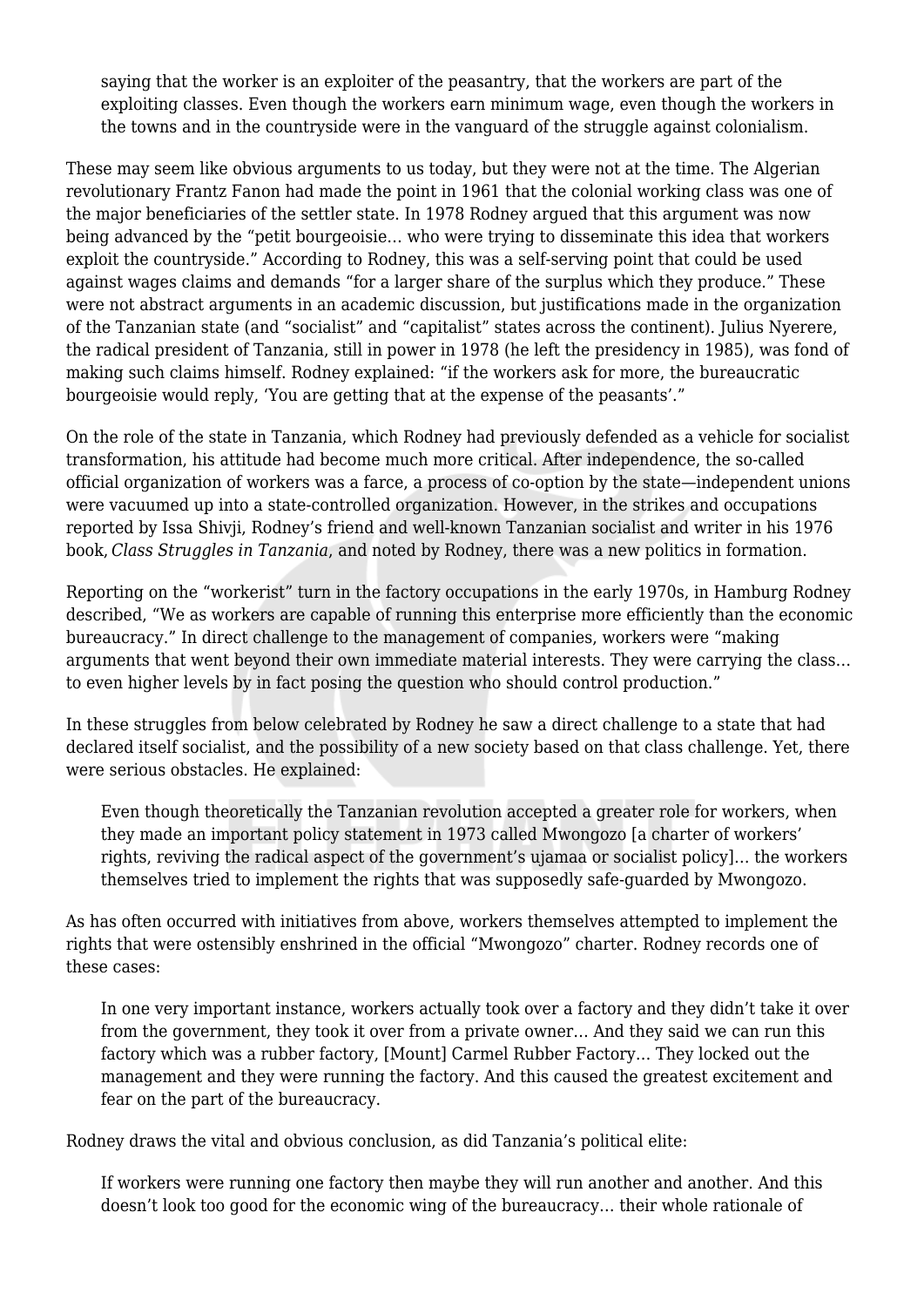production as a class would disappear if there was workers' control… so they moved to crush those initiatives.

In other words, it made no differences what the complexion of the government's rhetoric had been, the threat of these occupations and the possibilities for real transformation that they contained was the same. The strikes and occupations had to be stamped out.

Rejoicing at what the "bureaucratic bourgeoise" despised, Rodney goes on to explain to his audience, "What in English we call wild-cat strikes, [are] not strikes which the union initiates but strikes which come from below. The workers themselves decide on direct action." The "unorganized" strike, not prearranged by trade union leaders, becomes the center of Rodney's focus in these reflections. Yet it was not simply a strike, rather what the strike portends. Out of the action, away from the immediate material interests of the workers themselves, were the seeds of another society and power.

Yet these strikes raised important political questions and organizational issues and posed an uncomfortable dichotomy. So, the *organized* working class and the strategy of organizing workers was central but conversely, the action of *unorganized* workers with their spontaneous protests was vital to a genuine project of transformation. In Hamburg, Rodney was busy thinking through these issues.

Rodney argued that some sort of rehash of national liberation advocated at the time by the ruling party, TANU, in Tanzania was not enough. Nyerere, who attempted to revive the politics of liberation and "to reassert [the] liberation movement," was likely to fail. Rodney was clear about this:

My feeling is that in spite of all the rhetoric, TANU has not been transformed, that it remains a nationalist party under the control of the petit bourgeoise… incapable of providing the basis for sustained socialist transformation.

In other words, socialist change required pressure from *outside* the ruling party and in opposition to it, much as Rodney's Working People's Alliance (WPA) was working against Forbes Burnham's regime in Guyana. The regimes were profoundly different, but the essential class component was not. If working class struggle from below (in occupations and "wild-cat" strikes) was necessary in Guyana, it was also indispensable for the construction of socialism in Tanzania. To those who declared that there was something unique about Tanzania, Rodney was equally dismissive:

It is important to recognize that it fits within the general pattern, which we have been discussing so far by which the colonization process ended through an alliance of classes… but within this alliance the workers and the peasants never really had hegemony.

What we see in the Hamburg lectures is a shift in Rodney's work toward the self-activity—the occupations and "wild-cat strikes"—of the working class, not as *one* of numerous players in the revolution, but as *the* central organizing force. A new state would not come about by an enlightened leader, but through the frenzy of a class in the process of knowing itself, and through what it alone was capable of creating. In this scenario, the existing national bourgeoisie, in Rodney's words, and "their whole rationale of production as a class would disappear."

Tragically the full development of this politics and its realization, with the coordination and leadership of Rodney and the WPA, was broken by his murder on 13 June 1980. In circumstances still not fully investigated, Burnham decided that Rodney must be eliminated, the unity he had helped forged between the Indian and Black working class, and the struggles he had led were simply